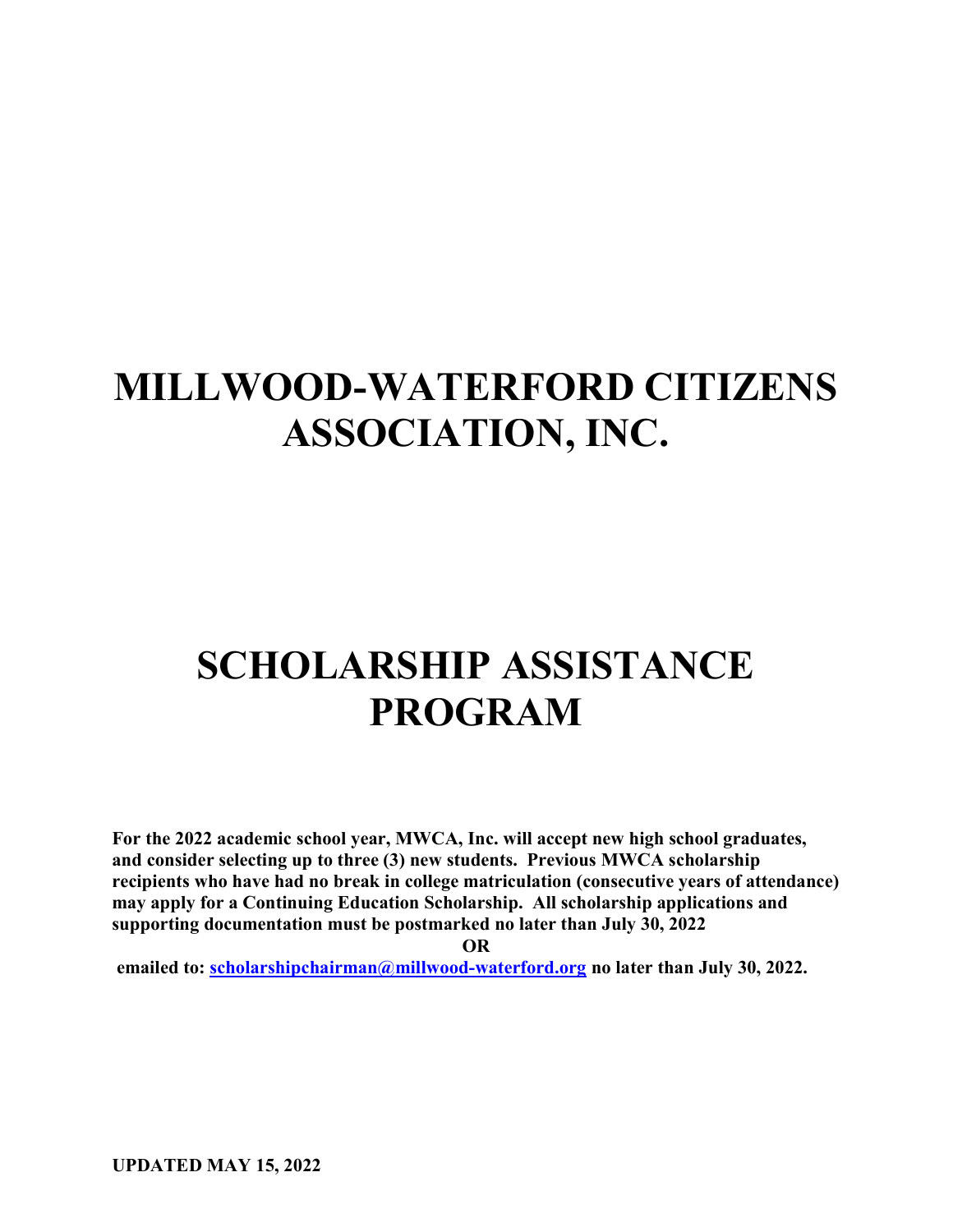## MILLWOOD-WATERFORD CITIZENS ASSOCIATION, INC. (MWCA, Inc.) SCHOLARSHIP ASSISTANCE PROGRAM

## PURPOSE OF THE SCHOLARSHIP PROGRAM

The purpose of the Scholarship Program (hereafter referred to as Scholarship) is to provide financial support to current year, Prince George's County high school graduates who have been accepted to a college/university or vocational school and to provide Continuing Education Support for these Scholarship recipients.

### **POLICIES**

# Association Responsibilities

1. Appoint the following committees to carry out the purpose of this program

- A Scholarship Review Committee will be appointed to:
	- a. Review applications to ensure that the application requirements have been met. Those applications not meeting requirements will be rejected and applicants will be notified of the Committee's decision.
	- b. Forward to MWCA those applicants meeting the requirements. These applicants will be evaluated and interviewed by an independent Scholarship Selection Committee with no conflict of interest.
	- c. Assist in identifying ways and means to obtain scholarship donations.
	- d. Provide a report to the Association on the status of the scholarship program.
	- e. Verify Continuing Education Award applications and submit for acceptance or rejection.
	- f. Prepare proposed modifications to the scholarship program as necessary.
	- g. Prepare proposed letters to applicants informing them of the results of the selection process.

## A **Scholarship Selection Committee** will be appointed to:

- a. Independently rate applications based on categories below, using a scale of 1-5, with 5 being the best. Committee members will have no conflict of interest. The Committee will use the attached evaluation sheet. While financial need is not a prerequisite, it will be considered depending on the strengths of the other categories.
	- 1) Academics: GPA (overall grade point average), class rank, combined SAT scores, academic honors, and leadership positions.
	- 2) School and community service, including extra curricular activities.
	- 3) References from teachers and others.
	- 4) Essay
	- 5) Financial need.
- b. Provide a report to the association of the results of the selection process
- 2. Ensure that policies and procedures of the scholarship program are being followed and that the program is implemented fairly.
- 3. Ensure that scholarship donations are earmarked in the financial records of the Association and ensure they are not spent on other activities of the Association.
- 4. Assist in developing ways and means to obtain scholarship donations.
- 5. Assist in identifying high school or vocational school students who will graduate.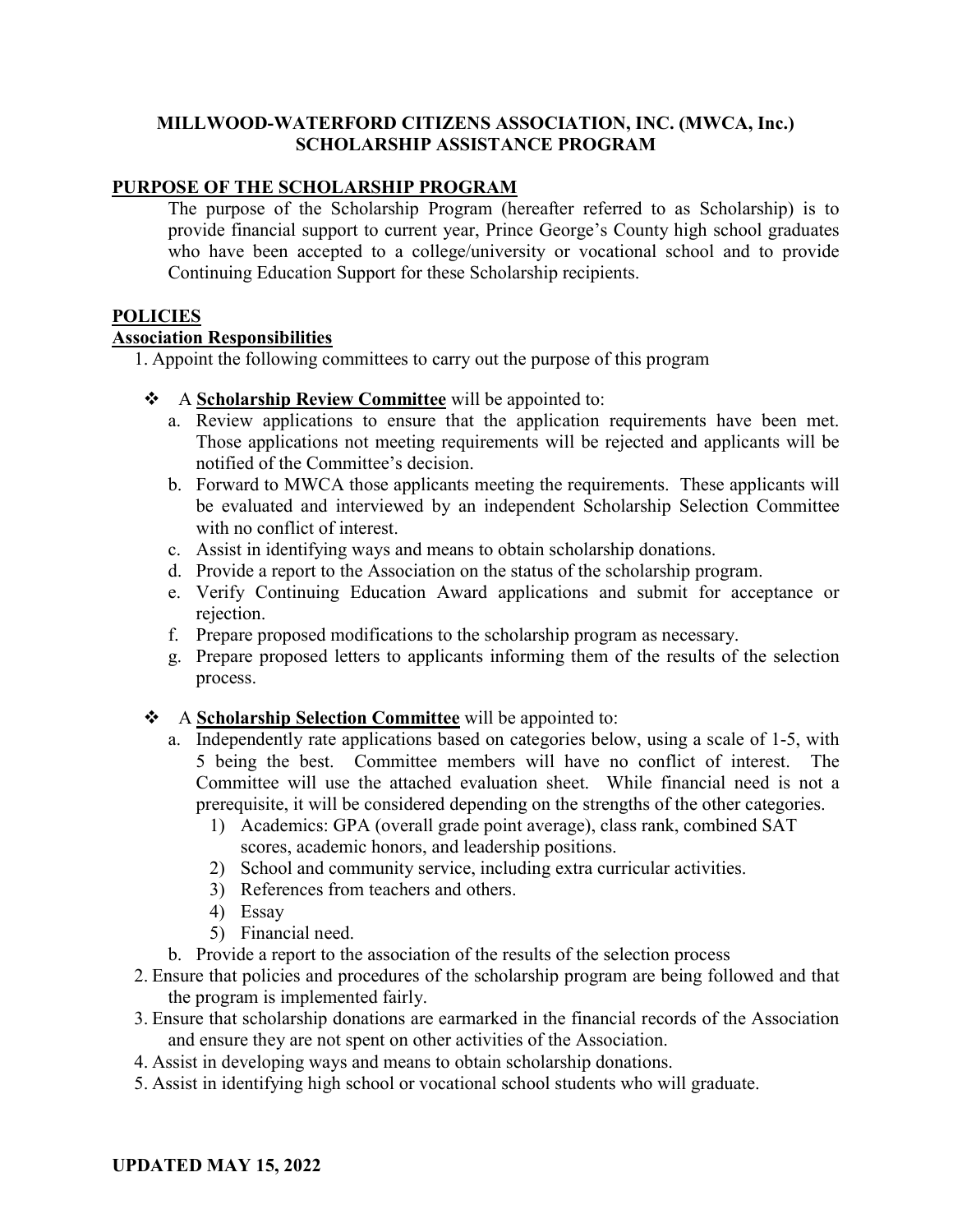# Funding

- 1. The amount of the scholarship will range from \$250.00 to \$1,000. The amount of scholarships to be given will be determined annually depending on the availability of scholarship funds.
- 2. The funds will be given directly to the student to assist with books, transportation, and other educational expenses and incidentals as necessary. The funds will not be sent to the college because they will be deducted from the amount of financial aid available to the student.
- 3. The student is eligible to receive the scholarship only once.
- 4. MWCA, Inc. Scholarship recipients are eligible to apply for Continuing Education support for up to three consecutive years provided Continuing Education Requirements as outlined herein are met.

## PROCEDURES

The general eligibility, selection, and application requirements for the Millwood-Waterford Citizens Association, Inc. scholarship assistance program are as follows:

# NEW SCHOLARSHIP APPLICANTS:

## Eligibility:

- 1. Must live within Prince George's County.
- 2. Must be a current year high school graduate.
- 3. Must have been accepted by a college, university or vocational school.
- 4. Must have performed two years of documented community service (any community service).

### Selection Criteria:

- 1. Academic achievement as exhibited by honors, awards, and extracurricular activities, and demonstrated leadership.
- 2. Essay
- 3. Financial Need
- 4. Documented community service
- 5. Verification of submitted information

# Application

### Requirements:

- 1. A completed application form.
- 2. An essay on "What Community Service Means to Me and My Plans for Future Community Service Involvement." The essay should be doubled spaced and between 250 to 350 words.
- 3. Copy of official transcript.
- 4. Two letters of recommendation from teacher/guidance counselor or pastor on official letterhead with original signatures.
- 5. Copy of college/university or vocational school acceptance letter.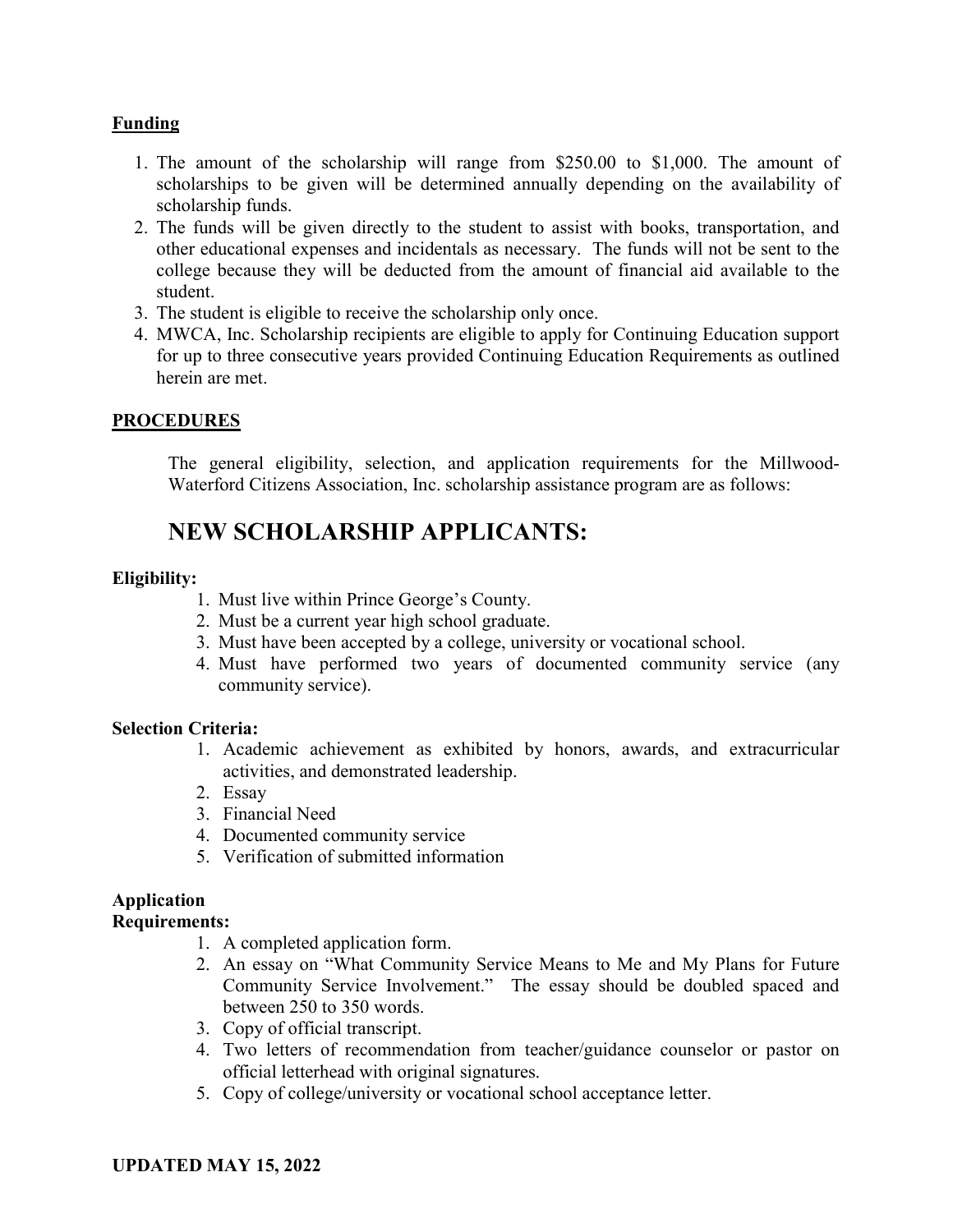- 6. Copy of FAFSA application and response.
- 7. Verification of submitted information
- 8. Late applications will be rejected (returned to sender unopened).
- 9. Incomplete applications will not be considered.

Application and all supporting documentation must be postmarked no later than  $\overline{J^{1}}$  July 30<sup>th</sup> and sent to:

> Millwood-Waterford Citizens Association, Inc. Attn: Scholarship Review Committee P.O. Box 47607 District Heights, MD 20747

> > OR

Emailed to: scholarshipchairman@millwood-waterford.org by July 30<sup>th</sup>.

# CONTINUING EDUCATION SUPPORT -- (Previous recipient who has not had a break in college matriculation (consecutive years of attendance.)

### Eligibility:

1. Must currently be enrolled full time (9 credit hrs.) in a college, university or vocational school.

2. Must have been either a MWCA, Inc. Scholarship recipient or MWCA Continuing Education recipient.

3. Must have a minimum of 2.5 GPA if applying for the Continuing Education Support.

# Application

### Requirements:

- 1. A completed application form must be submitted by application deadline and
- 2. A copy of official transcript showing cumulative GPA.

# Application

## Deadline:

Application and all supporting documentation must be postmarked no later than July  $30<sup>th</sup>$  and sent to:

> Millwood-Waterford Citizens Association, Inc. Attn: Scholarship Review Committee P.O. Box 47607 District Heights, MD 20747

#### OR

Email to: scholarshipchairman@millwood-waterford.org by July 30<sup>th</sup>.

Decisions: Scholarship and Continuing Education recipients will be notified and awarded during the first semester of the school year. Scholarship recipients must provide verification of enrollment NO LATER THAN September 30 in order to collect the scholarship award.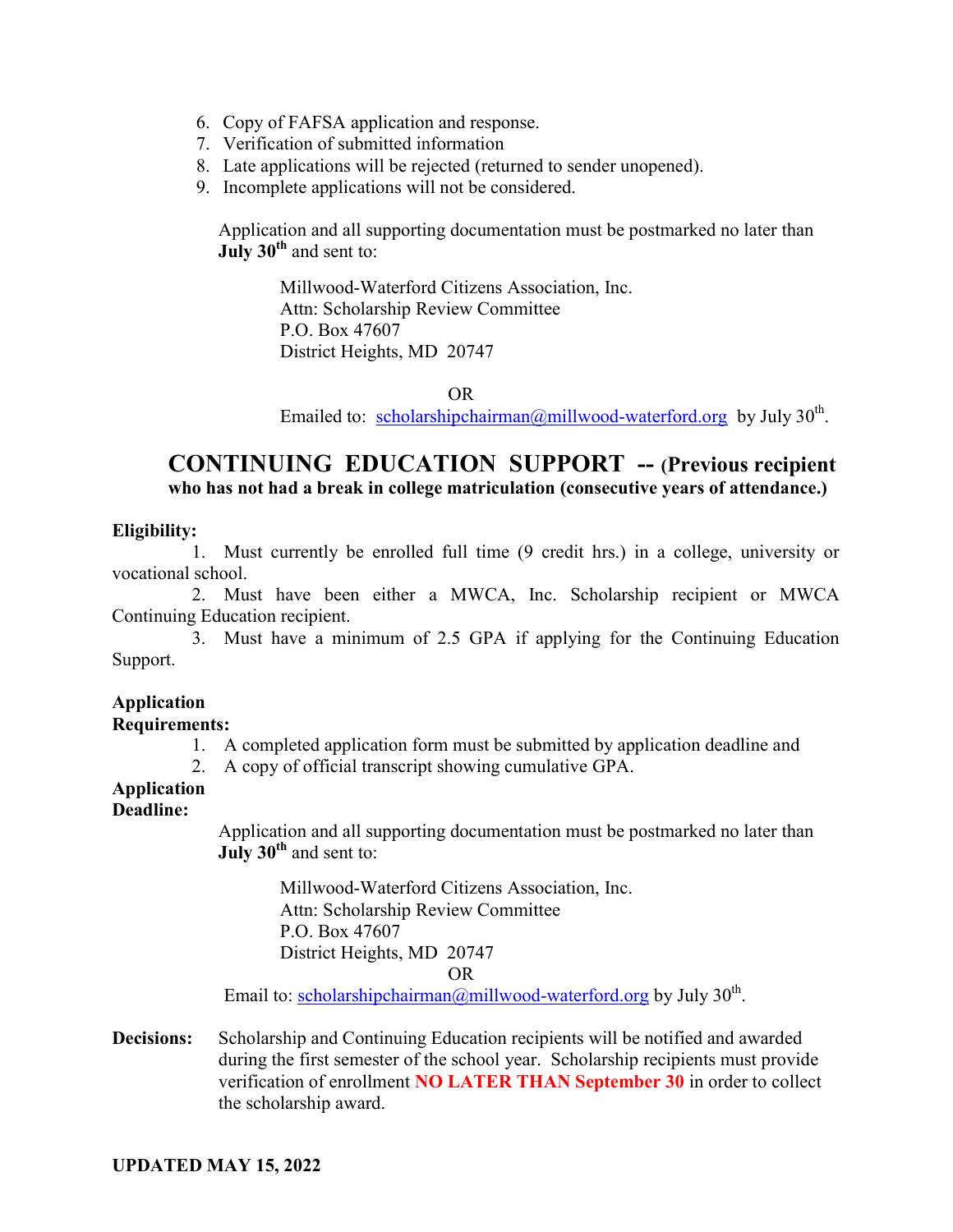# MILLWOOD-WATERFORD CITIZENS ASSOCIATION, INC.

# SCHOLARSHIP ASSISTANCE PROGRAM

Application Package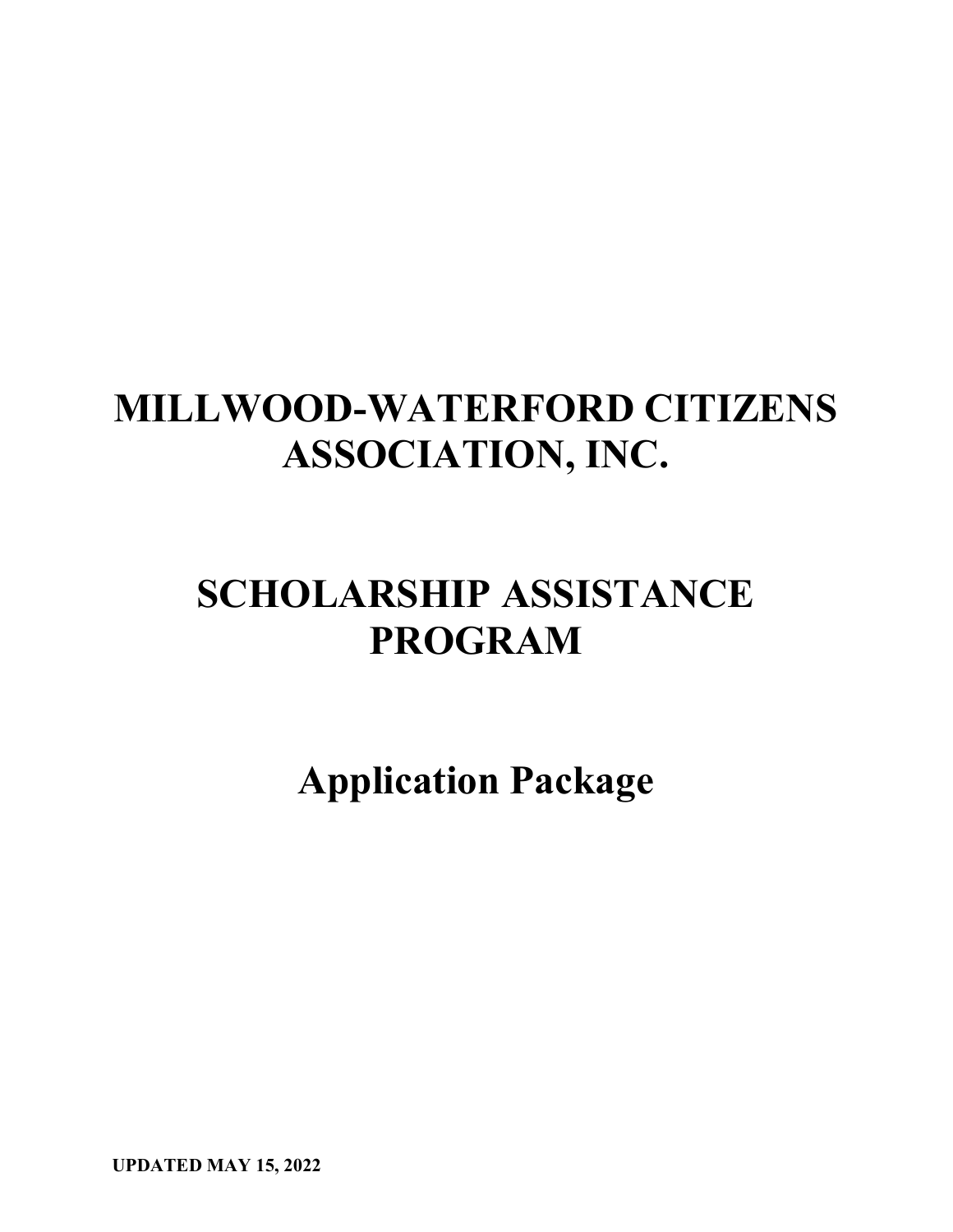## MILLWOOD-WATERFORD CITIZENS ASSOCIATION, INC. SCHOLARSHIP ASSISTANCE PROGRAM

The general eligibility, selection, and application requirements for the Millwood-Waterford Citizens Association, Inc. scholarship assistance program are as follows:

#### Eligibility:

- 1. Must live within Prince George's County.
- 2. Must be a current year high school graduate.
- 3. Must have been accepted by a college, university or vocational school.
- 4. Must have performed two years of documented community service (any community service).

#### Selection Criteria:

- 1. Academic achievement as exhibited by honors, awards, and extracurricular activities, and demonstrated leadership.
- 2. Essay
- 3. Financial Need
- 4. Documented community service
- 5. Verification of submitted information

#### Application Requirements:

- 1. A completed application form.
- 2. An essay on "What Community Service Means to Me and My Plans for Future Community Service Involvement." The essay should be doubled spaced and between 250 to 350 words.
- 3. Copy of official transcript.
- 4. Two letters of recommendation from teacher/guidance counselor or pastor on official letterhead with original signatures.
- 5. Copy of college/university or vocational school acceptance letter.
- 6. Copy of FAFSA application and response.
- 7. Verification of submitted information
- 8. Late applications will be rejected (returned to sender unopened).
- 9. Incomplete applications will not be considered.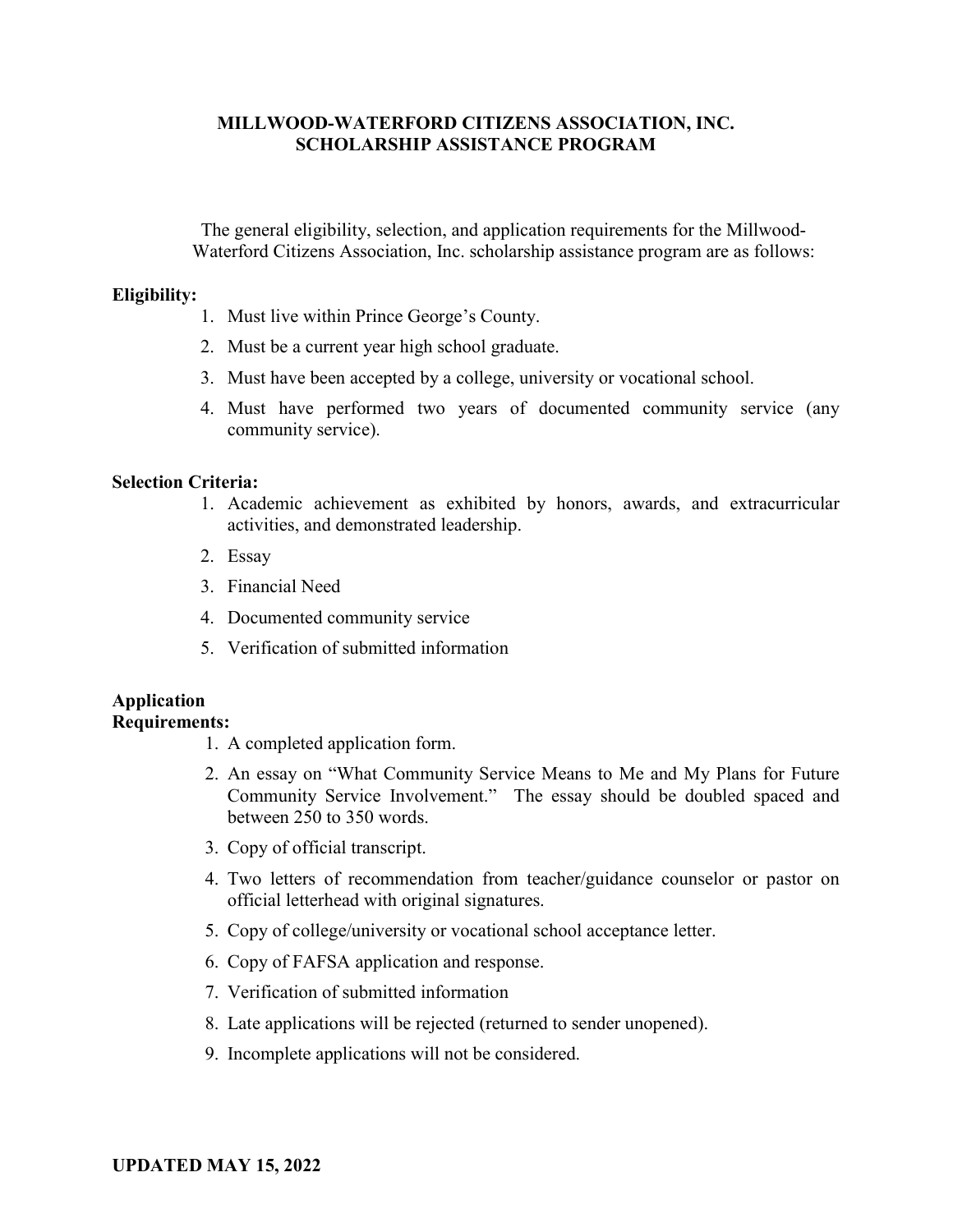#### Application Deadline:

Application and all supporting documentation must be postmarked not later than July  $30^{\text{th}}$  and sent to:

> Millwood-Waterford Citizens Association, Inc. Attn: Scholarship Review Committee P.O. Box 47607 District Heights, MD 20747

#### OR

Emailed to: scholarshipchairman@millwood-waterford.org by July 30<sup>th</sup>.

Decisions: Scholarship recipients will be notified and awarded during the first semester of the school year. Scholarship recipients must show verification of enrollment NO LATER THAN September 30 in order to collect the scholarship award.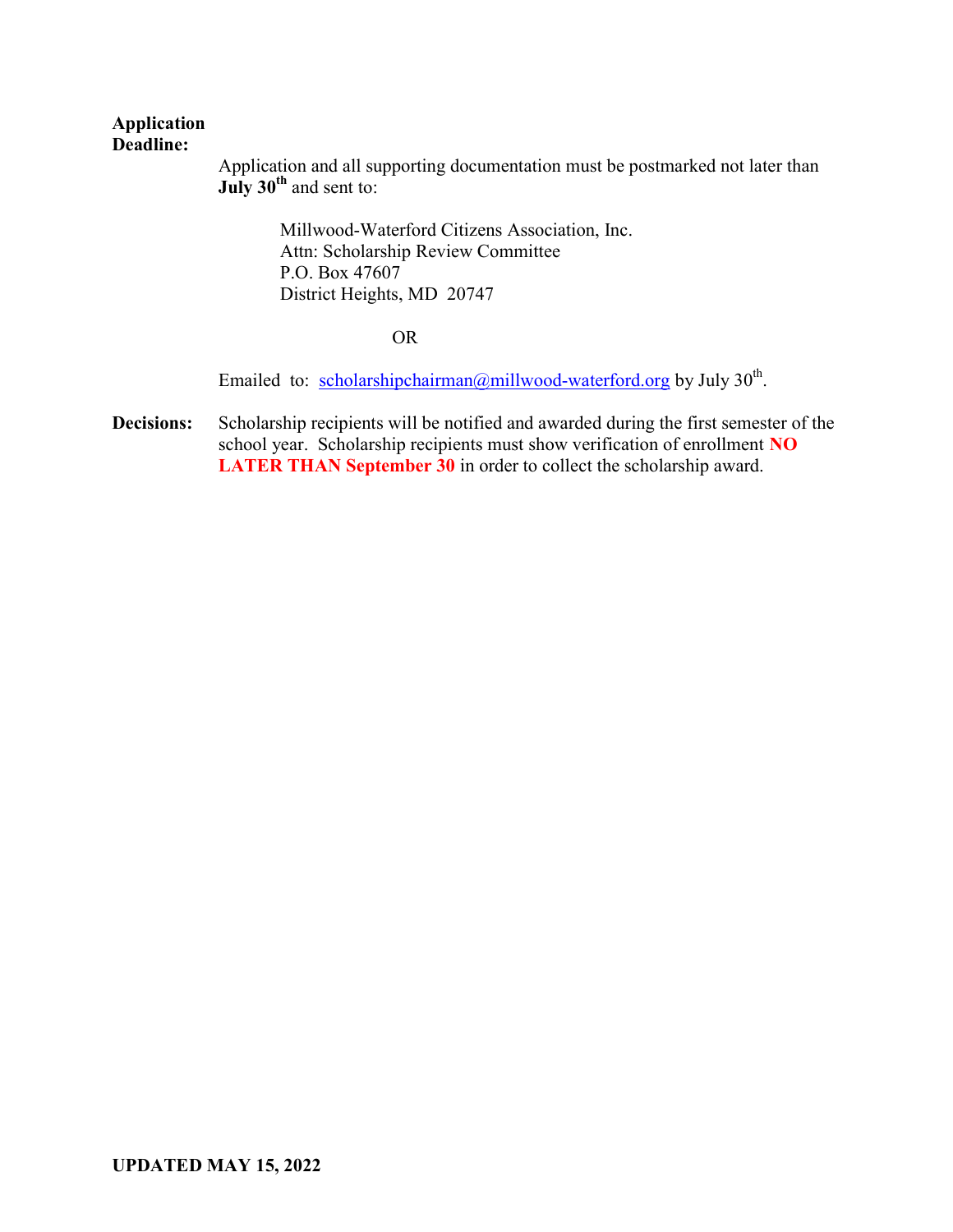# MILLWOOD-WATERFORD CITIZENS ASSOCIATION, INC. SCHOLARSHIP APPLICATION (New Applicants)

(Deadline: Must be post marked or emailed no later than  $\text{July } 30^{\text{th}}$ )

| <b>Mailing Address:</b>                                                                                                                                                                                                        |
|--------------------------------------------------------------------------------------------------------------------------------------------------------------------------------------------------------------------------------|
| Parent's Phone: Home # Cell # Cell # Email Email Email Email Email Culture of the Student's Phone: Cell # Email Email Email Email Email Email Email Email Do you live with: Both parents ___; One parent ___; Guardian ____; O |
| Name of Parent(s)/Guardian: Letterstone and the set of Parent states and the set of the set of the set of the set of the set of the set of the set of the set of the set of the set of the set of the set of the set of the se |
|                                                                                                                                                                                                                                |
| Any brothers/sisters: Yes No. If yes, are any in college? Yes<br>N <sub>0</sub>                                                                                                                                                |
|                                                                                                                                                                                                                                |
| Principal: Phone No Phone No Phone No Phone No Phone No Phone No Phone No Phone No Phone No Phone No Phone No Phone No Phone No Phone No Phone No Phone No Phone No Phone No Phone No Phone No Phone No Phone No Phone No Phon |
| Graduation Date: Class Standing: Class Standing:                                                                                                                                                                               |
| State the name(s) of the accredited college/university or vocational school(s) to which you<br>have been accepted.                                                                                                             |
|                                                                                                                                                                                                                                |
| List your extra curricular school activities:                                                                                                                                                                                  |
| List any honors and awards:                                                                                                                                                                                                    |
| List your community service: (Use additional page if needed)                                                                                                                                                                   |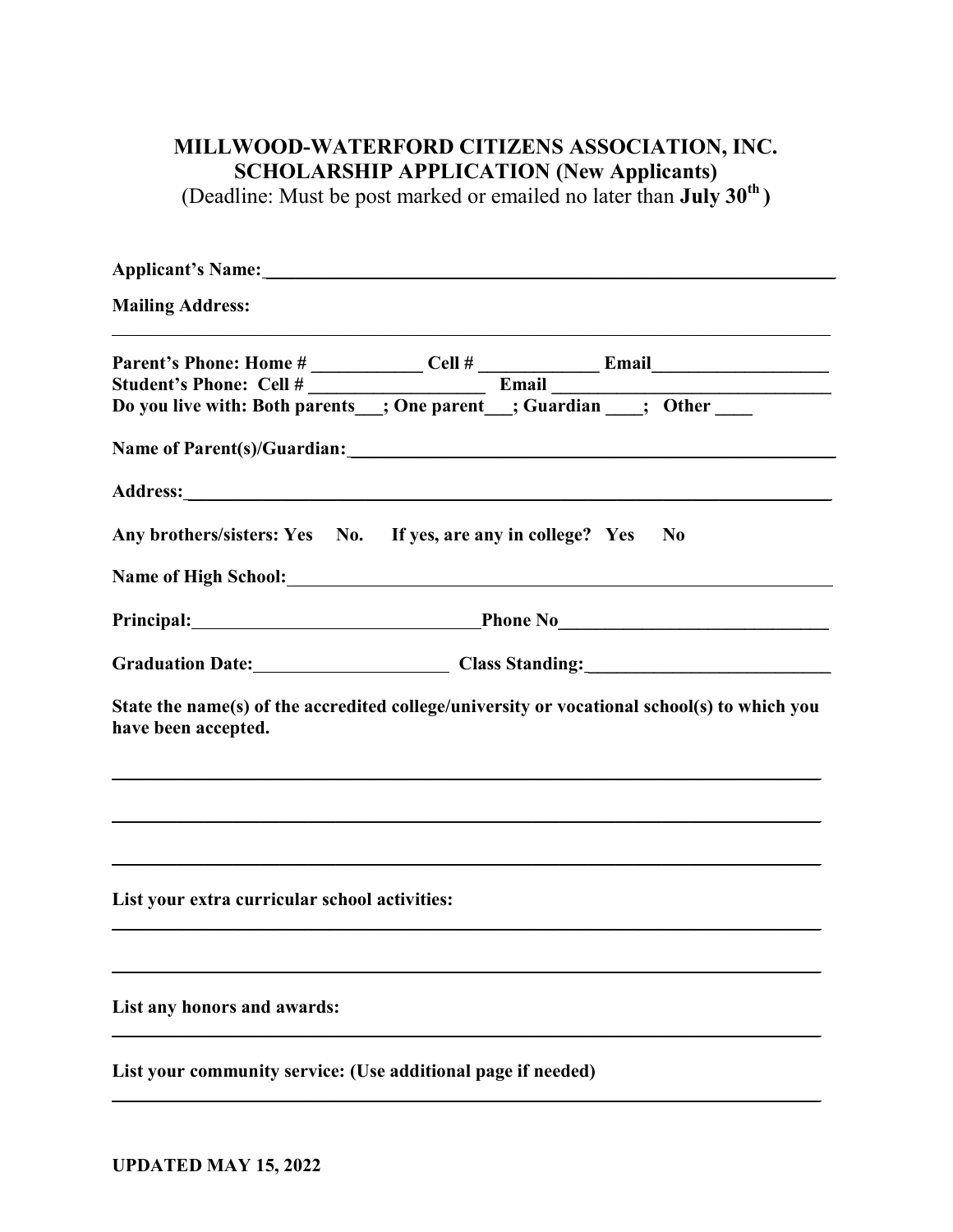# MILLWOOD-WATERFORD CITIZENS ASSOCIATION, INC. SCHOLARSHIP APPLICATION

# APPLICANT AND PARENT/GUARDIAN AGREEMENT

I,  $\frac{1}{(PRNT)}$ , and my parent(s)/guardian(s)  $\frac{1}{(PRNT)}$ 

agree to:

- accept the decision of the Scholarship Selection Committee,
- permit the Scholarship Selection Committee to verify all information, and
- permit release of my transcript or any other pertinent school records deemed necessary.

 $\frac{1}{2}$  , and the contract of the contract of the contract of the contract of the contract of the contract of the contract of the contract of the contract of the contract of the contract of the contract of the contract

Signature of Applicant Date

 $\overline{\phantom{a}}$  , where  $\overline{\phantom{a}}$  , where  $\overline{\phantom{a}}$  , where  $\overline{\phantom{a}}$  , where  $\overline{\phantom{a}}$  , where  $\overline{\phantom{a}}$ Signature of Parent(s)/Guardian(s) Date

#### Application Checklist: 1. Completed Application

- 2. Official Transcript
- 
- 3. Essay
- 4. Two (2) Letters of recommendation
- 5. College/University Acceptance Letter
- 6. Copy of FAFSA application and response
- 7. Signed Applicant and Parent/Guardian Agreement

(PRINT) (PRINT)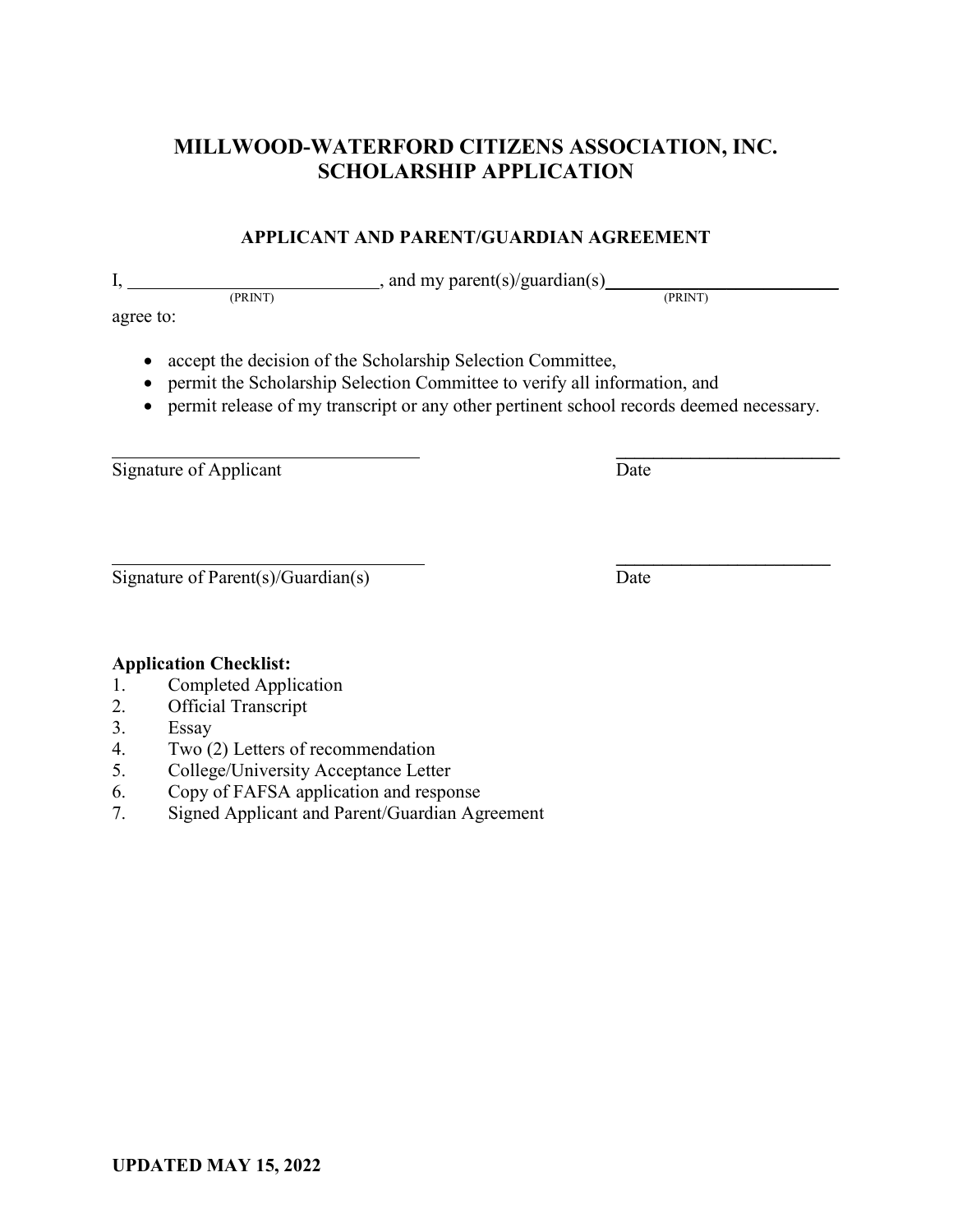# MILLWOOD-WATERFORD CITIZENS ASSOCIATION, INC.

# CONTINUING EDUCATION SUPPORT

Application Package